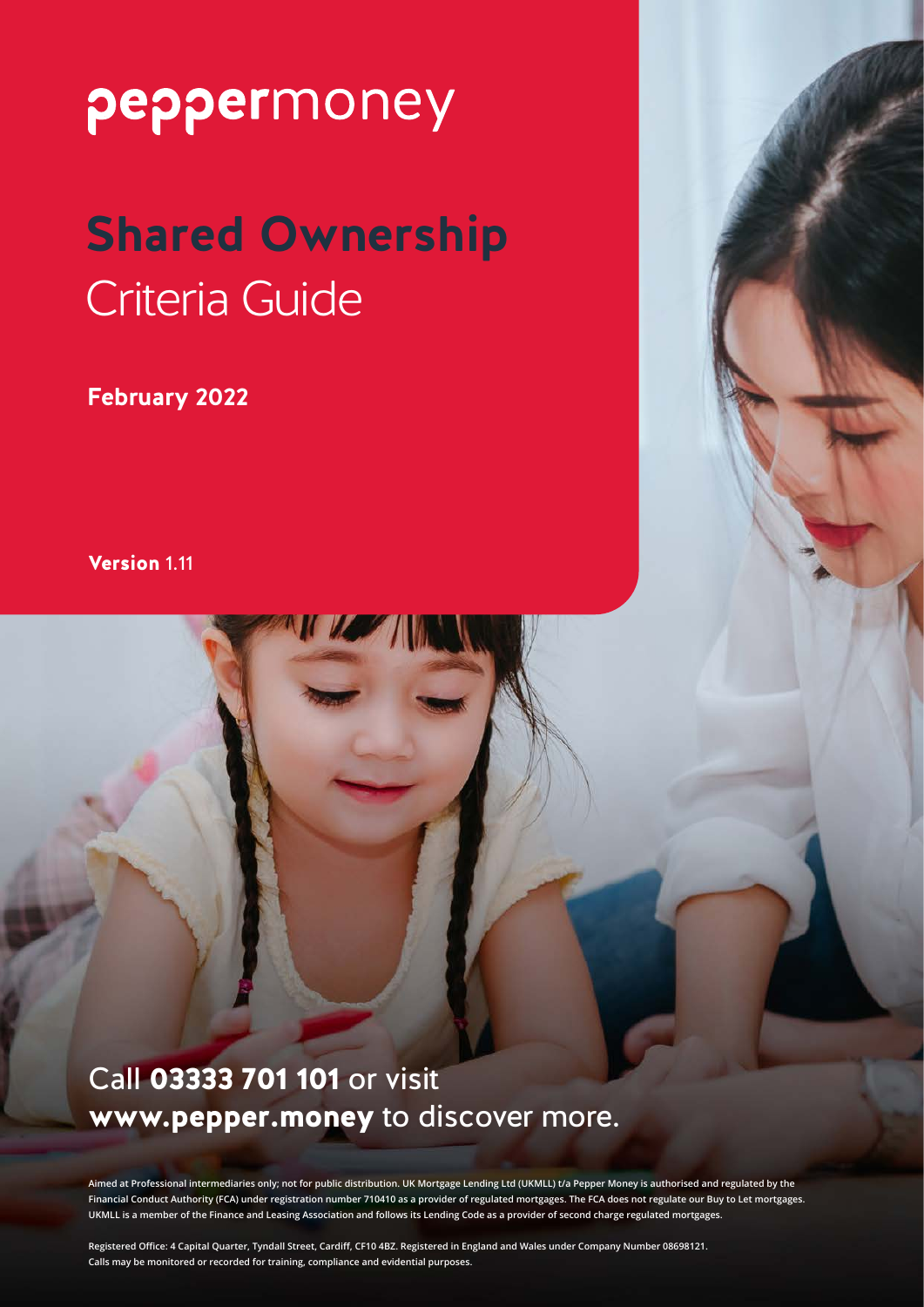### **Shared Ownership Criteria Guide**

**For support, please call 03333 701 101** February 2022

#### Applicant criteria

| <b>Applicant Details</b>  |                                                                                                                                                           |
|---------------------------|-----------------------------------------------------------------------------------------------------------------------------------------------------------|
| Minimum age               | 21                                                                                                                                                        |
| Maximum age               | 75 at end of term. For joint applications the age of the oldest applicant is used. The term<br>cannot extend beyond the applicant's stated retirement age |
| <b>Maximum applicants</b> | $\overline{2}$                                                                                                                                            |
| <b>Guarantors</b>         | Not accepted                                                                                                                                              |
| <b>First time buyers</b>  | Accepted                                                                                                                                                  |
| <b>Marital status</b>     | Applications from married/civil partnership applicants must be in joint names                                                                             |

| <b>Maximum Allowable Adverse</b> |                                                                                                                               |  |
|----------------------------------|-------------------------------------------------------------------------------------------------------------------------------|--|
| <b>Defaults</b>                  | None in last 24 months                                                                                                        |  |
| <b>CCJs</b>                      | None in last 24 months                                                                                                        |  |
| Mortgage arrears                 | No missed payments in 24 months<br>Arrears status of 0 in the last 6 months                                                   |  |
| <b>Unsecured arrears</b>         | Fixed Term - Fixed Term Agreements - No missed payments in the last 6 months<br>Revolving credit - Missed payments considered |  |
| <b>IVA/Bankruptcy</b>            | Accepted where applicants have been discharged 6 or more years ago                                                            |  |
| Pay day loans                    | Accepted where the account closed more than 12 months ago                                                                     |  |
| <b>Repossessions</b>             | Accepted where repossession occurred more than 6 years ago                                                                    |  |
| Debt management plans (DMP)      | <b>Standard range</b><br>• Accepted if satisfied over 12 months ago                                                           |  |

Please refer to the product guide for further details on each product level.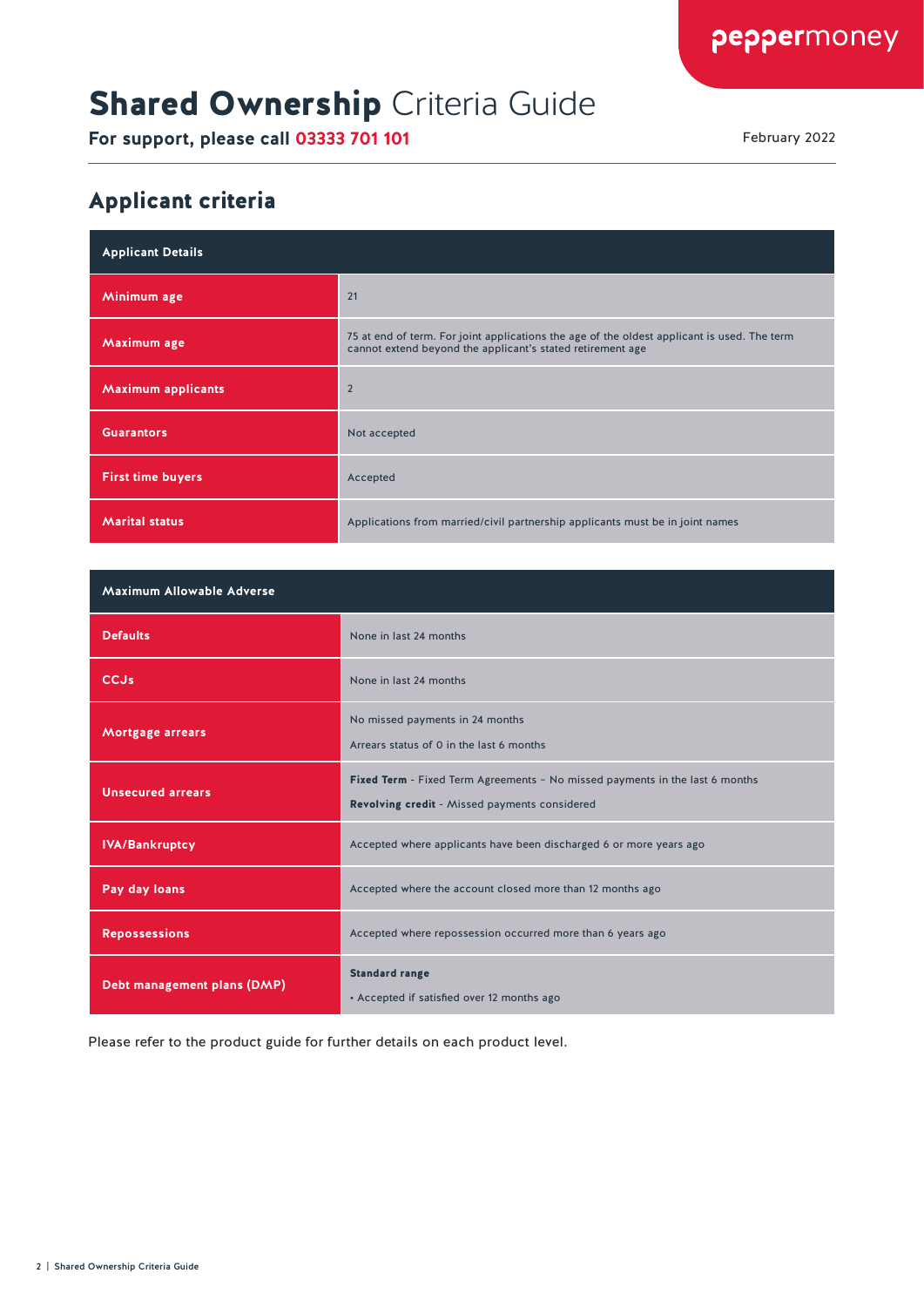### **Shared Ownership Criteria Guide**

**For support, please call 03333 701 101** February 2022

#### Nationality & Residency

| <b>Applicant Details</b>   |                                                                                                                                                                                                                                                                                                                                                                                                                                                                                                                                                                         |
|----------------------------|-------------------------------------------------------------------------------------------------------------------------------------------------------------------------------------------------------------------------------------------------------------------------------------------------------------------------------------------------------------------------------------------------------------------------------------------------------------------------------------------------------------------------------------------------------------------------|
| <b>Residential status</b>  | 3 years UK residential address history required for all applicants                                                                                                                                                                                                                                                                                                                                                                                                                                                                                                      |
| <b>Visa Requirements</b>   | Accepted subject to:<br>• 3 years UK residency<br>One Applicant MUST have indefinite leave to remain. Additional applicants must have Indefinite<br>leave to remain OR Right to Reside with acceptable visa type:<br>• EU Settlement Scheme (EUSS) - Pre-Settled Status<br>• EU Settlement Scheme (EUSS) - Settled Status<br>• Leave to Remain<br>• Family Visa<br>• Skilled worker visa<br>• UK Ancestry Visa<br>. Health and Care Worker visa<br>• British National (Overseas) visa<br>• Intra company transfer visa<br>Visa's must have a minimum 12 months validity |
| <b>Diplomatic immunity</b> | Not accepted                                                                                                                                                                                                                                                                                                                                                                                                                                                                                                                                                            |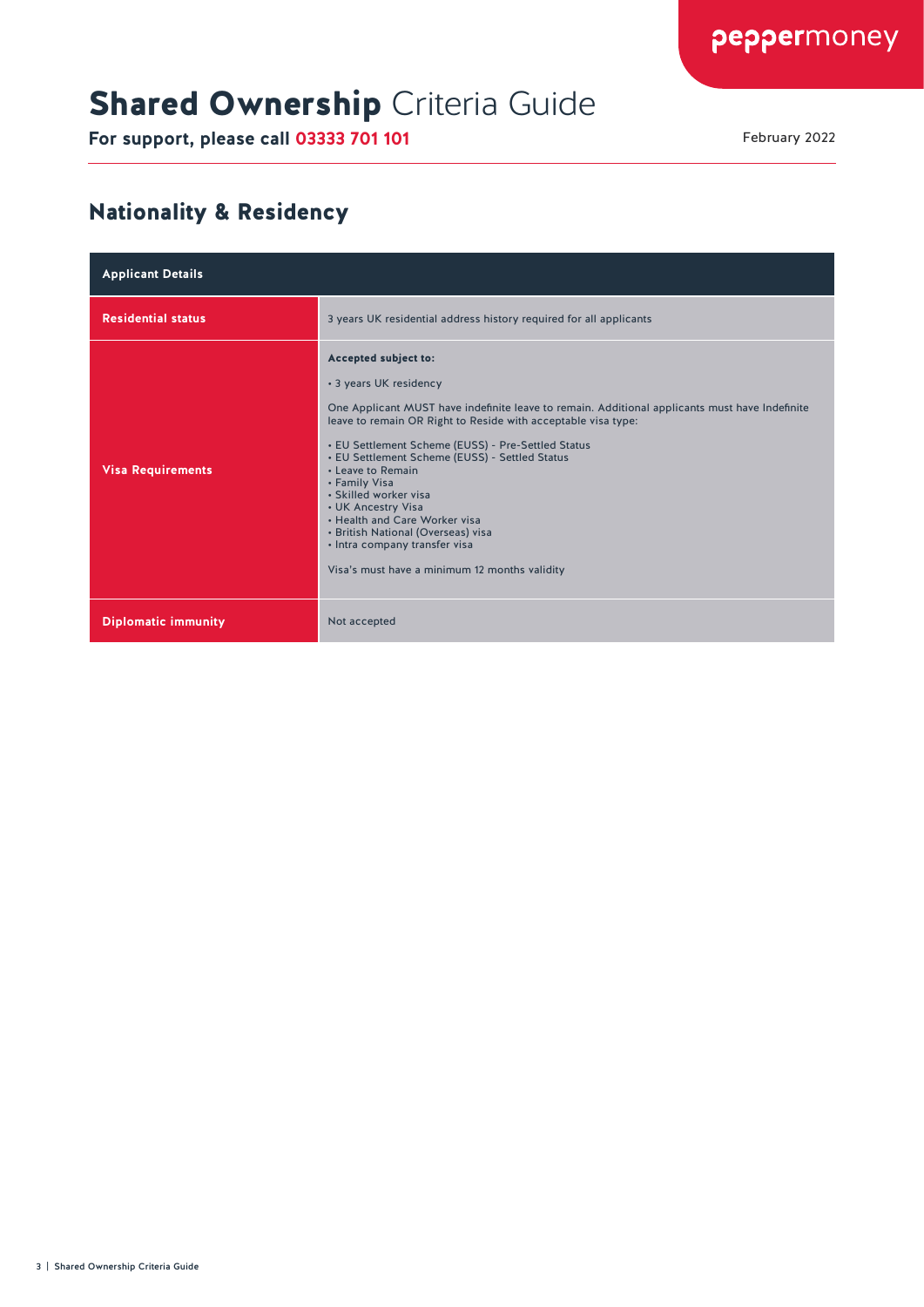### **Shared Ownership Criteria Guide**

**For support, please call 03333 701 101** February 2022

#### Income Criteria

| Income                                       |                                                                                                                                                                                                                                                                                                                                                                                                                                                                                                                                                                                                                                                                                                                                                                                                                                                                                                                                                                              |                                                     |
|----------------------------------------------|------------------------------------------------------------------------------------------------------------------------------------------------------------------------------------------------------------------------------------------------------------------------------------------------------------------------------------------------------------------------------------------------------------------------------------------------------------------------------------------------------------------------------------------------------------------------------------------------------------------------------------------------------------------------------------------------------------------------------------------------------------------------------------------------------------------------------------------------------------------------------------------------------------------------------------------------------------------------------|-----------------------------------------------------|
| Minimum earned income                        | £18,000 per application                                                                                                                                                                                                                                                                                                                                                                                                                                                                                                                                                                                                                                                                                                                                                                                                                                                                                                                                                      |                                                     |
| <b>Foreign currency</b>                      | Not accepted                                                                                                                                                                                                                                                                                                                                                                                                                                                                                                                                                                                                                                                                                                                                                                                                                                                                                                                                                                 |                                                     |
|                                              |                                                                                                                                                                                                                                                                                                                                                                                                                                                                                                                                                                                                                                                                                                                                                                                                                                                                                                                                                                              |                                                     |
| <b>Employed, Self-Employed &amp; Retired</b> |                                                                                                                                                                                                                                                                                                                                                                                                                                                                                                                                                                                                                                                                                                                                                                                                                                                                                                                                                                              |                                                     |
| <b>Employed</b>                              | • Minimum of 3 months in current job with 6 months continuous employment<br>• Day rate contractors accepted subject to being in a contract and able to demonstrate a<br>minimum 12 months history. Calculate the income as the lower of 12 month average day<br>rate amount or current contract day rate x 5 (days per week) x 46 (working weeks)<br>• Contract employees considered provided 12 months employment with the same<br>employer together with confirmation the contract will be renewed<br>• 3 months payslips (or 6 weeks where paid weekly)<br>• Applicants in a probationary period not accepted<br>. Zero hour contracts acceptable if a permanent position with 2 years+ at same employer<br>and stable income levels<br>• Income from seasonal/temporary work not considered<br>• Directors with a shareholding of 25% or more will be underwritten as self-employed<br><b>Income Type</b><br><b>Basic salary</b><br><b>Car allowance</b><br><b>Bonus</b> | <b>Proportion Considered</b><br>100%<br>100%<br>50% |
|                                              | <b>Overtime</b>                                                                                                                                                                                                                                                                                                                                                                                                                                                                                                                                                                                                                                                                                                                                                                                                                                                                                                                                                              | 50%                                                 |
|                                              | <b>Commission</b>                                                                                                                                                                                                                                                                                                                                                                                                                                                                                                                                                                                                                                                                                                                                                                                                                                                                                                                                                            | 100%                                                |
| <b>Self-Employed: Company Director</b>       | • 2 years' accounts required, unless only 1 year available due to trading period. Minimum<br>trading period of 12 months<br>• 3 months' business account bank statements<br>• SA302s will only be accepted in addition to the full business accounts. SA302s are<br>not acceptable proof of income on their own but will be requested where the accounts<br>have been prepared by an accountant who does not appear on our list of accepted<br>qualifications. We may also request them to confirm dividends which do not appear in<br>the business accounts.<br>Additional remuneration considered where applicants own 100% of the company:<br>• Directors car allowance<br>• Directors pension contributions<br>• Use of home as an office<br>• Private health insurance<br>Where additional remuneration is to be added back, finalised accounts will be required.                                                                                                       |                                                     |
| Self-Employed: Sole Trader/Partnership       | • 2 years' accounts required, unless only 1 year available due to trading period. Minimum<br>trading period of 12 months<br>• 3 months' business account bank statements<br>• SA302s may be requested to support company accounts                                                                                                                                                                                                                                                                                                                                                                                                                                                                                                                                                                                                                                                                                                                                            |                                                     |
| <b>Retired</b>                               | Private pension accepted                                                                                                                                                                                                                                                                                                                                                                                                                                                                                                                                                                                                                                                                                                                                                                                                                                                                                                                                                     |                                                     |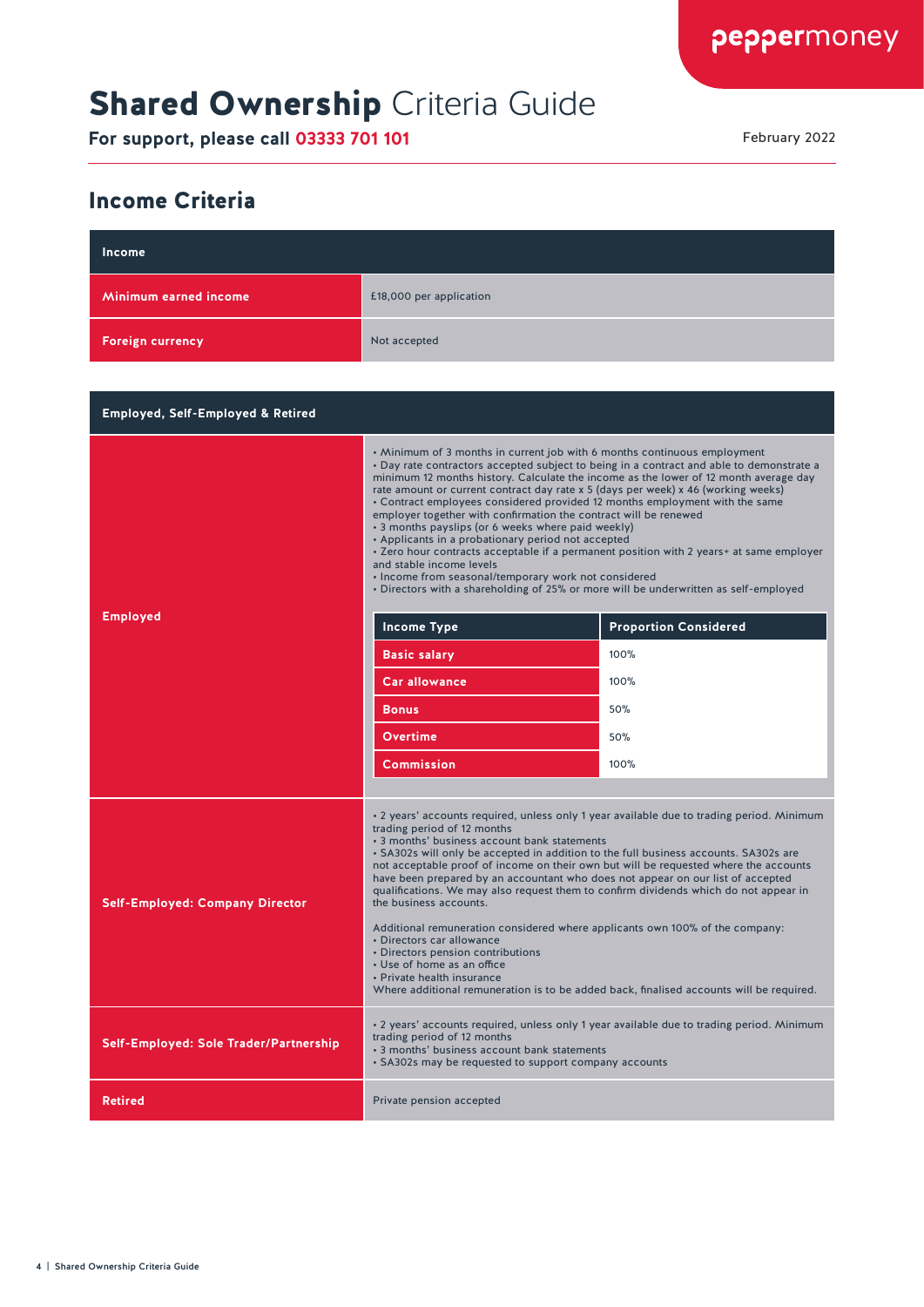# **Shared Ownership Criteria Guide**

| Other income sources        |                                                                                                                                                                      |
|-----------------------------|----------------------------------------------------------------------------------------------------------------------------------------------------------------------|
| <b>Pension income</b>       | State retirement pension (SRP) - latest annual statement of pension<br><b>Private pension</b> - latest payslip from pension provider or letter from pension provider |
| Secondary/additional income | Employment/self-employment income from a maximum of 2 sources per applicant<br>considered. Benefits and maintenance may be included as additional income             |

| <b>Loan Criteria</b>            |                                                                                                                                              |
|---------------------------------|----------------------------------------------------------------------------------------------------------------------------------------------|
| <b>Maximum LTV</b>              | Up to £500,000 available to 95% Loan to Purchase Price (excluding fees)                                                                      |
| Maximum term                    | 35 years                                                                                                                                     |
| Minimum term                    | 5 years and 1 month                                                                                                                          |
| <b>Minimum loan</b>             | £25,001                                                                                                                                      |
| <b>Maximum loan</b>             | Up to £500,000 available to 75% LTV                                                                                                          |
| Number of mortgages with Pepper | • Maximum of 3 per applicant including any joint loans the applicants are party to<br>• Can be a mixture of Buy to Let and Residential loans |
| <b>Remortgage applications</b>  | Accepted where applicant has been the registered owner for the last 6 months at<br>application                                               |
| <b>Repayment</b>                | Interest Only is not available for Shared Ownership applications                                                                             |
| <b>Portable</b>                 | Products are not portable                                                                                                                    |
| <b>Offer validity</b>           | 90 days                                                                                                                                      |
| Let to buy                      | Accepted                                                                                                                                     |
| <b>Right to buy</b>             | Not accepted                                                                                                                                 |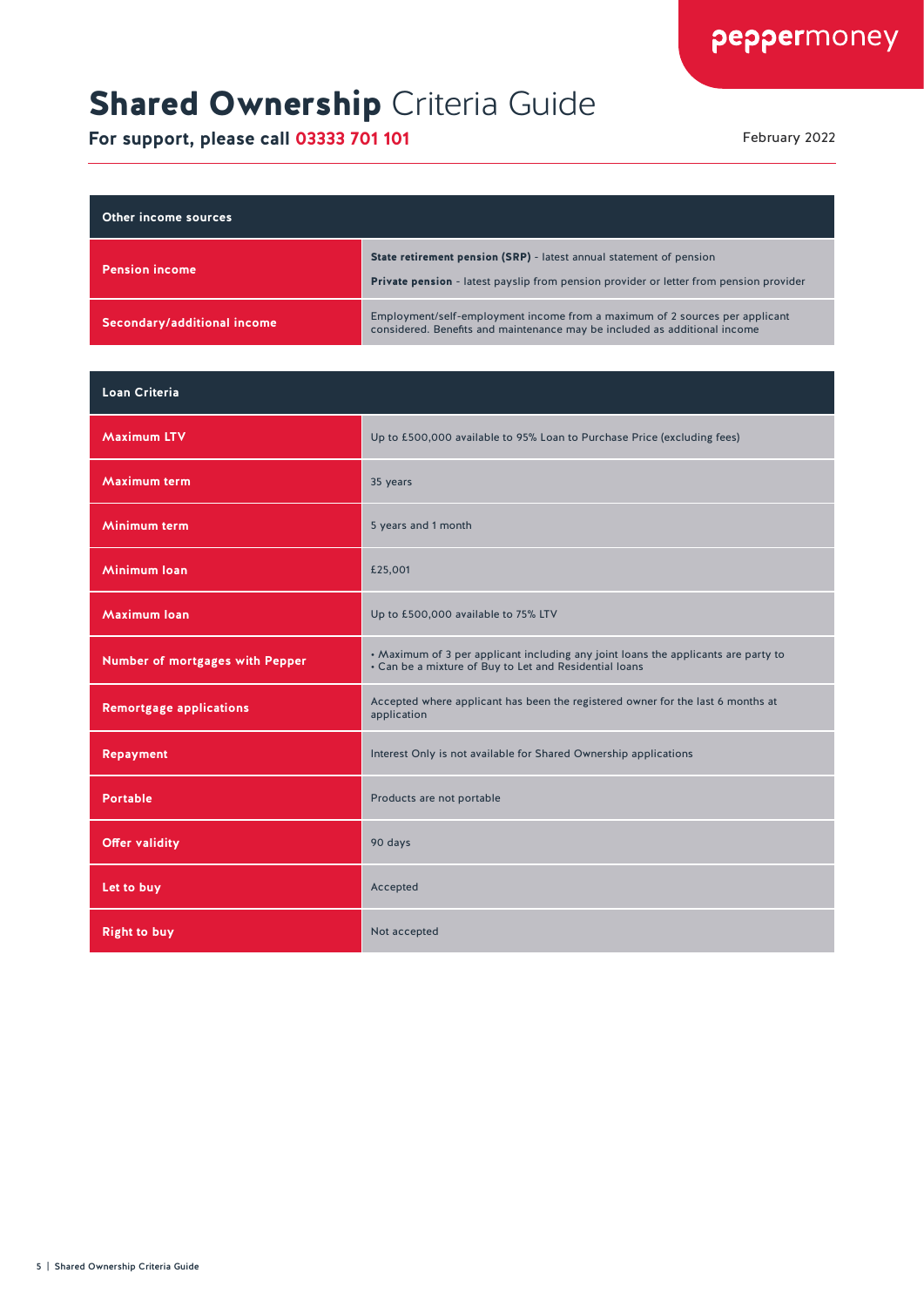# **Shared Ownership Criteria Guide**

| <b>Shared Ownership</b>                |                                                                                                                                                                                                                                                                                            |
|----------------------------------------|--------------------------------------------------------------------------------------------------------------------------------------------------------------------------------------------------------------------------------------------------------------------------------------------|
| <b>Vendor</b>                          | Acceptable subject to the vendor being a registered Housing Association or Registered<br>Social Landlord                                                                                                                                                                                   |
| <b>Rent/Service Charge(s)</b>          | The Rent, maintenance and service charge must be included as a commitment on the<br>application.                                                                                                                                                                                           |
| <b>Memorandum of Sale/Offer Letter</b> | A Memorandum Of Sale or an Offer Letter from the Housing Association will be required                                                                                                                                                                                                      |
| <b>Rent Payable</b>                    | The rent payable and must be no more than 3% of the value of the property in the<br>ownership of the provider                                                                                                                                                                              |
| Ownership                              | The property being purchased must be able to be staircased to 100% private ownership                                                                                                                                                                                                       |
| Leasing                                | The completing Solicitor must confirm that the lease meets our requirements, including<br>that it contains all fundamental clauses, the lease must contain a mortgage protection<br>clause in the same form as clause 6 of the Model Lease (Houses)/clause 8 of the Model<br>Lease (Flats) |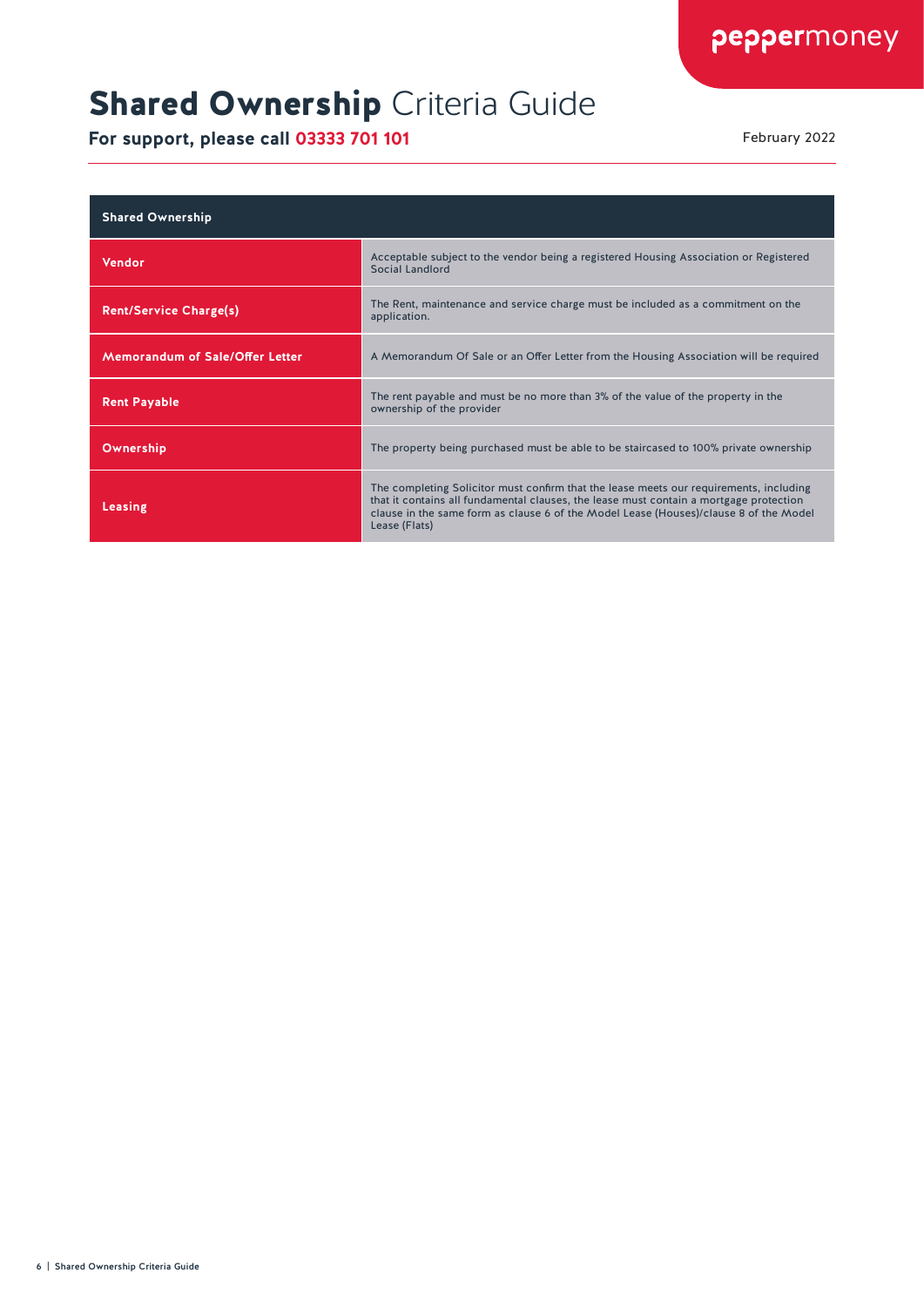### **Shared Ownership Criteria Guide**

**For support, please call 03333 701 101** February 2022

| <b>Deposit Criteria</b>           |                                                                                                                                                                                                    |
|-----------------------------------|----------------------------------------------------------------------------------------------------------------------------------------------------------------------------------------------------|
| <b>Evidence of deposit</b>        | Required on all purchase applications                                                                                                                                                              |
| <b>Applicants savings</b>         | Accepted                                                                                                                                                                                           |
| <b>Capital raising remortgage</b> | Considered                                                                                                                                                                                         |
| <b>Inheritance</b>                | Accepted                                                                                                                                                                                           |
| <b>Cash gifted deposit</b>        | Gifted deposits are considered from the following:<br>• Parent/Step-Parent/Parent-in-Law<br>• Sibling<br>• Child/Step-Child/Son-in-Law/Daughter-in-Law<br>• Aunt/Uncle<br>• Grandparent/Grandchild |
| <b>Unacceptable sources</b>       | • Builders deposit<br>• Unsecured borrowing<br>• Vendor deposit                                                                                                                                    |

#### Property Criteria

| <b>General Criteria</b>     |                                                                                                                                                                                          |
|-----------------------------|------------------------------------------------------------------------------------------------------------------------------------------------------------------------------------------|
| New build definition        | A property is to be considered new if it is a first sale by the builder.<br>However, properties which have not sold on physical completion will be considered on<br>an individual basis. |
| Minimum property value      | £70,000                                                                                                                                                                                  |
| <b>Locations considered</b> | England, Wales & Isle of Wight                                                                                                                                                           |
| <b>Retentions</b>           | Not offered                                                                                                                                                                              |
| <b>Acceptable property</b>  | • Houses: Private and ex Local Authority or social housing<br>• Flats & Maisonettes: Private only                                                                                        |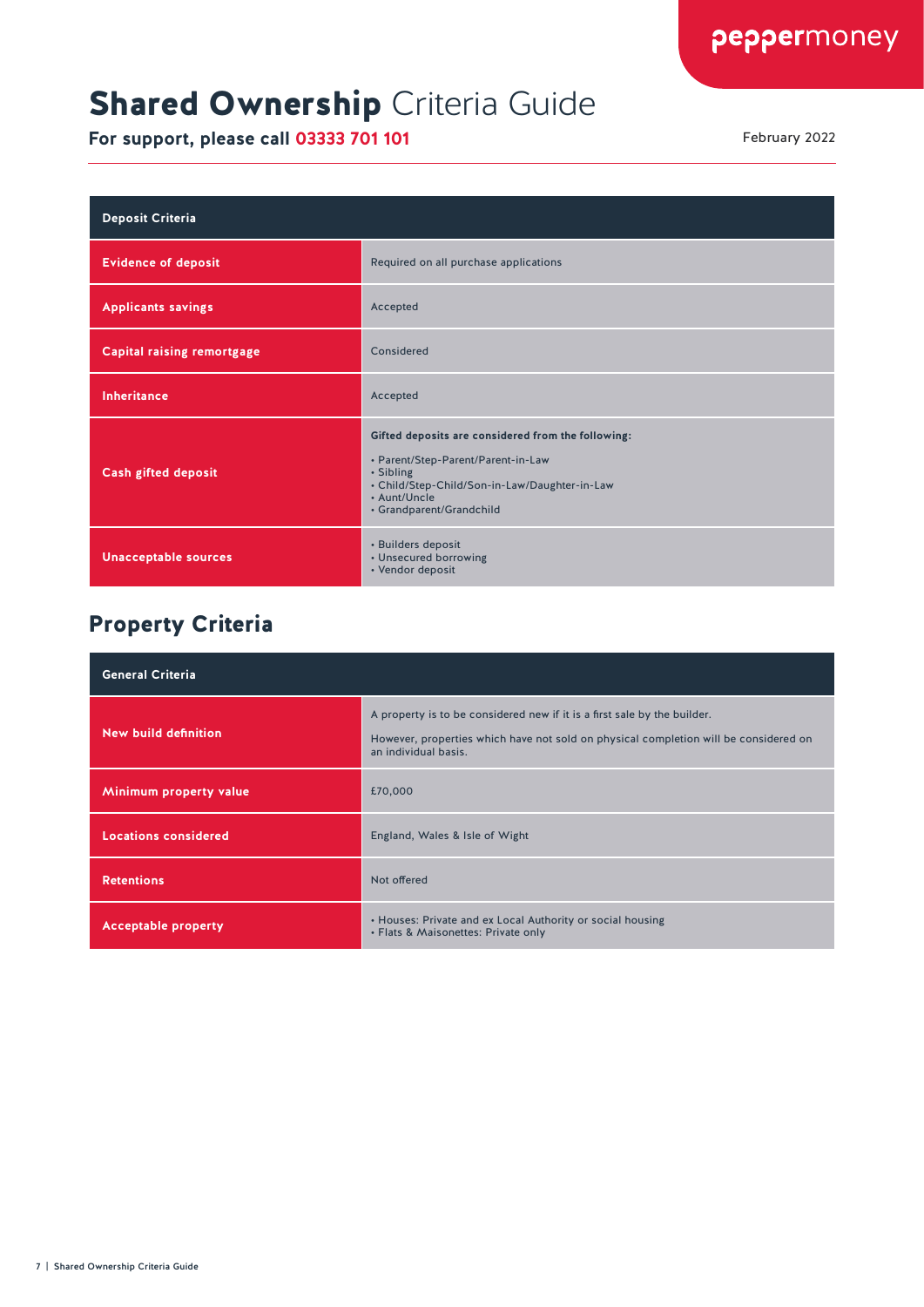# **Shared Ownership Criteria Guide**

| <b>Alternative Construction</b>              |                                                                                                                                                                                                                                                              |
|----------------------------------------------|--------------------------------------------------------------------------------------------------------------------------------------------------------------------------------------------------------------------------------------------------------------|
| <b>Timber framed construction</b>            | Modern timber framed properties clad with masonry are considered as acceptable.<br>Timber framed properties which are not deemed to be of a modern type clad with masonry will be<br>reviewed on an individual basis and will be considered on their merits. |
| <b>Flying freeholds</b>                      | Flying freeholds will only be considered up to 20% of the total floor area.                                                                                                                                                                                  |
| Coal mining and other forms of<br>extraction | Any properties with a coal mining or metalliferous mining entry/feature within 20m of any building<br>will not be considered.                                                                                                                                |
| <b>Electromagnetic fields</b>                | Any properties within 100m of above ground high voltage electrical supply apparatus will not be<br>considered.                                                                                                                                               |
| <b>Contaminated land</b>                     | Where there is potential for contaminated land, a pass certificate must be available from an<br>appropriate body.                                                                                                                                            |
| Japanese knotweed                            | Where a property has Japanese knotweed (or any other invasive weed) located within or<br>immediately adjacent to the site defined as category 4, 3 or 2 in RICS paper IP 27/2012 will not be<br>considered.                                                  |
| <b>Solar panels</b>                          | Properties where solar panels have been installed and are subject to a lease agreement may be<br>considered. An amendment to the lease may be required.                                                                                                      |

| <b>Tenure</b>     |                                                                                    |
|-------------------|------------------------------------------------------------------------------------|
| Freehold          | Houses only. No freehold flats.                                                    |
| Leasehold         | The lease must have a minimum unexpired term of 85 years at the time of completion |
| <b>Commonhold</b> | Not accepted                                                                       |

| <b>Property Reports</b>   |                                                                                                                                                                                                                                                                                                                                                                                                                                                                                                                                                                                                                                                                                                                       |
|---------------------------|-----------------------------------------------------------------------------------------------------------------------------------------------------------------------------------------------------------------------------------------------------------------------------------------------------------------------------------------------------------------------------------------------------------------------------------------------------------------------------------------------------------------------------------------------------------------------------------------------------------------------------------------------------------------------------------------------------------------------|
| <b>Structural reports</b> | Reports may be accepted from members of the following bodies:<br>• The Institution of Structural Engineers (www.istructe.org.uk)<br>• The Institution of Civil Engineers (www.ice.org.uk)<br>The report must be referred to the valuer for comment. If the report is not addressed to the<br>applicant, written confirmation must be obtained from the originator that its contents may be relied<br>upon by the applicant(s).<br>We will not lend on any property with either ongoing movement or where monitoring is required,<br>where this is identified by either the valuer, or where evident in the structural engineer's report.<br>The valuer may request additional reports from specific governing bodies. |
| <b>Specialist reports</b> | We may require specialists' reports. These most commonly will be:<br>• Timber and damp, electrical, trees, cavity wall ties;<br>. Mining report (as these are obtained by the solicitors, a special condition is imposed at offer);<br>• Any such reports should be prepared by a reputable firm and should be forwarded to us for review<br>and referral to the valuer.<br>The valuer may request additional reports from specific governing bodies.                                                                                                                                                                                                                                                                 |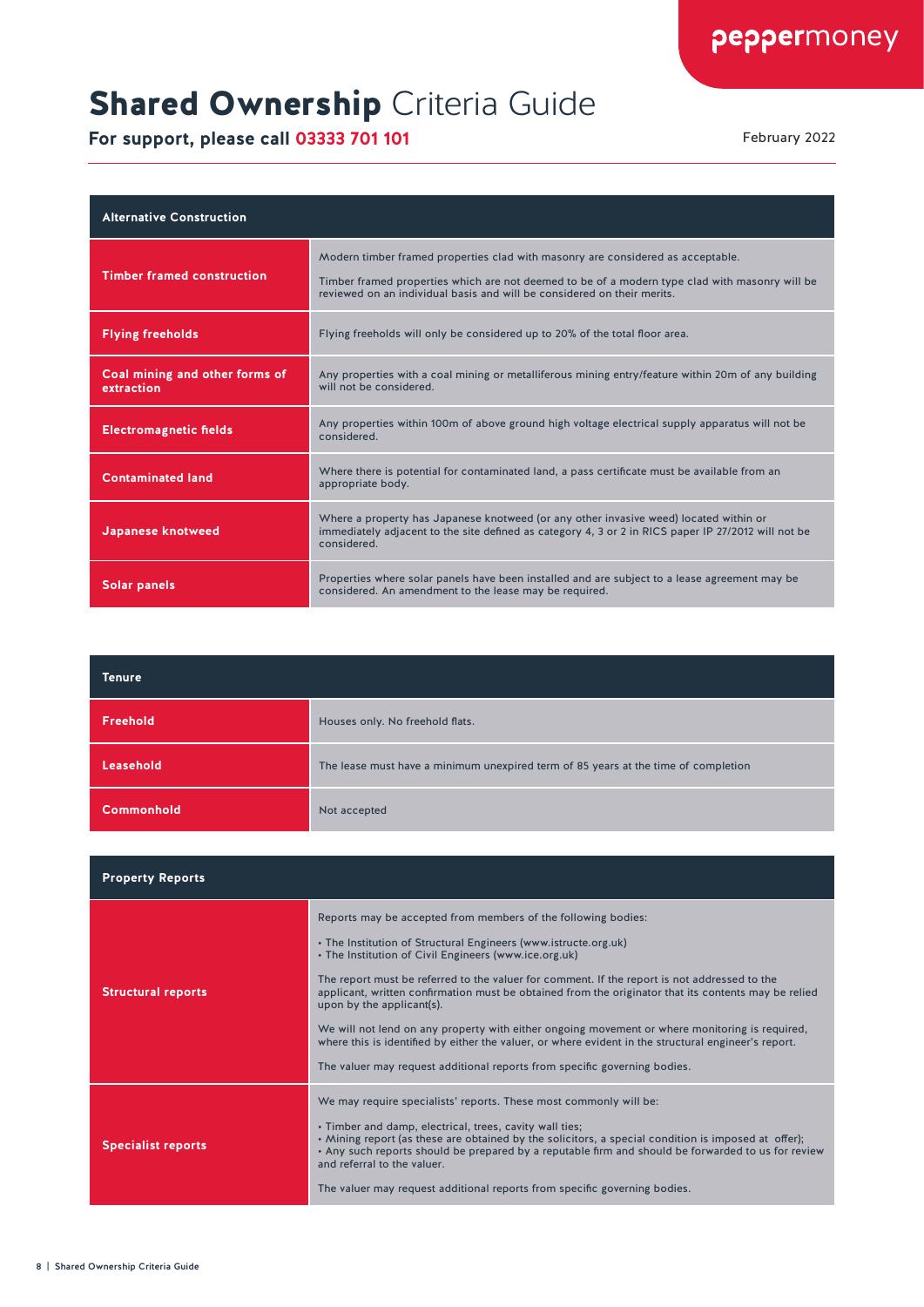# **Shared Ownership Criteria Guide**

| <b>Unacceptable Property</b> |                                                                                                                                                                                                                                                                      |  |
|------------------------------|----------------------------------------------------------------------------------------------------------------------------------------------------------------------------------------------------------------------------------------------------------------------|--|
|                              | • New build properties without suitable warranty                                                                                                                                                                                                                     |  |
|                              | • Properties suffering on-going structural movement or insurance claims                                                                                                                                                                                              |  |
|                              | • Grade I & grade II* listed properties                                                                                                                                                                                                                              |  |
|                              | • Back to back/cluster homes                                                                                                                                                                                                                                         |  |
|                              | • Properties located within 20m of a mine entry/feature                                                                                                                                                                                                              |  |
|                              | · Properties within 100m of above ground high voltage electrical supply apparatus (excluding small substations)                                                                                                                                                      |  |
|                              | • Properties subject to compulsory purchase orders                                                                                                                                                                                                                   |  |
|                              | • Large flying freeholds (greater than 20% of floor area)                                                                                                                                                                                                            |  |
| General                      | • Japanese knotweed located within or immediately adjacent to the site, defined as category 4, 3 or 2 in RICS<br>paper IP 27/2012                                                                                                                                    |  |
|                              | • Properties without an internal WC, bathroom or kitchen                                                                                                                                                                                                             |  |
|                              | • Properties subject to any onerous occupancy restrictions, including agricultural                                                                                                                                                                                   |  |
|                              | • Shared ownership/shared equity schemes (only acceptable if applicant will own 100% of the interest on<br>completion)                                                                                                                                               |  |
|                              | • Properties subject to enforcement notices                                                                                                                                                                                                                          |  |
|                              | • Crofting properties/land                                                                                                                                                                                                                                           |  |
|                              | • Self-build properties                                                                                                                                                                                                                                              |  |
|                              | • Properties with a commercial element                                                                                                                                                                                                                               |  |
|                              | • Non-standard construction                                                                                                                                                                                                                                          |  |
|                              | • New build flats/maisonettes                                                                                                                                                                                                                                        |  |
|                              | • Flats with a gross external floor area less than 35m2                                                                                                                                                                                                              |  |
| <b>Flats/Maisonettes</b>     | • Studio flats                                                                                                                                                                                                                                                       |  |
|                              | • Freehold flats                                                                                                                                                                                                                                                     |  |
|                              | • Balcony access                                                                                                                                                                                                                                                     |  |
| Non-standard<br>construction | • Pre-cast reinforced concrete (PRC)                                                                                                                                                                                                                                 |  |
|                              | • Cast-in-Situ concrete                                                                                                                                                                                                                                              |  |
|                              | • Metal framed construction                                                                                                                                                                                                                                          |  |
|                              | • Single skin                                                                                                                                                                                                                                                        |  |
|                              | • Large panel systems (LPS)                                                                                                                                                                                                                                          |  |
|                              | • Modern methods of construction (MMC)                                                                                                                                                                                                                               |  |
| <b>Flooding</b>              | Properties at significant risk of flooding or that cannot be suitably insured will not be considered.                                                                                                                                                                |  |
| <b>Restrictive covenants</b> | We are unable to consider any property with a restricted occupancy clause within the planning permission. For<br>example, it can only be occupied for a maximum of 11 months in any one year.                                                                        |  |
|                              | Similarly, property that can only be used for retirement or sheltered accommodation is not accepted. This is the<br>same for any property where a planning restriction (e.g. agricultural restriction) effectively limits a property's<br>appeal on the open market. |  |
|                              | Please note: for new builds we do consider Section 106 planning obligations.                                                                                                                                                                                         |  |
|                              | We are unable to consider properties within a pre-emption period.                                                                                                                                                                                                    |  |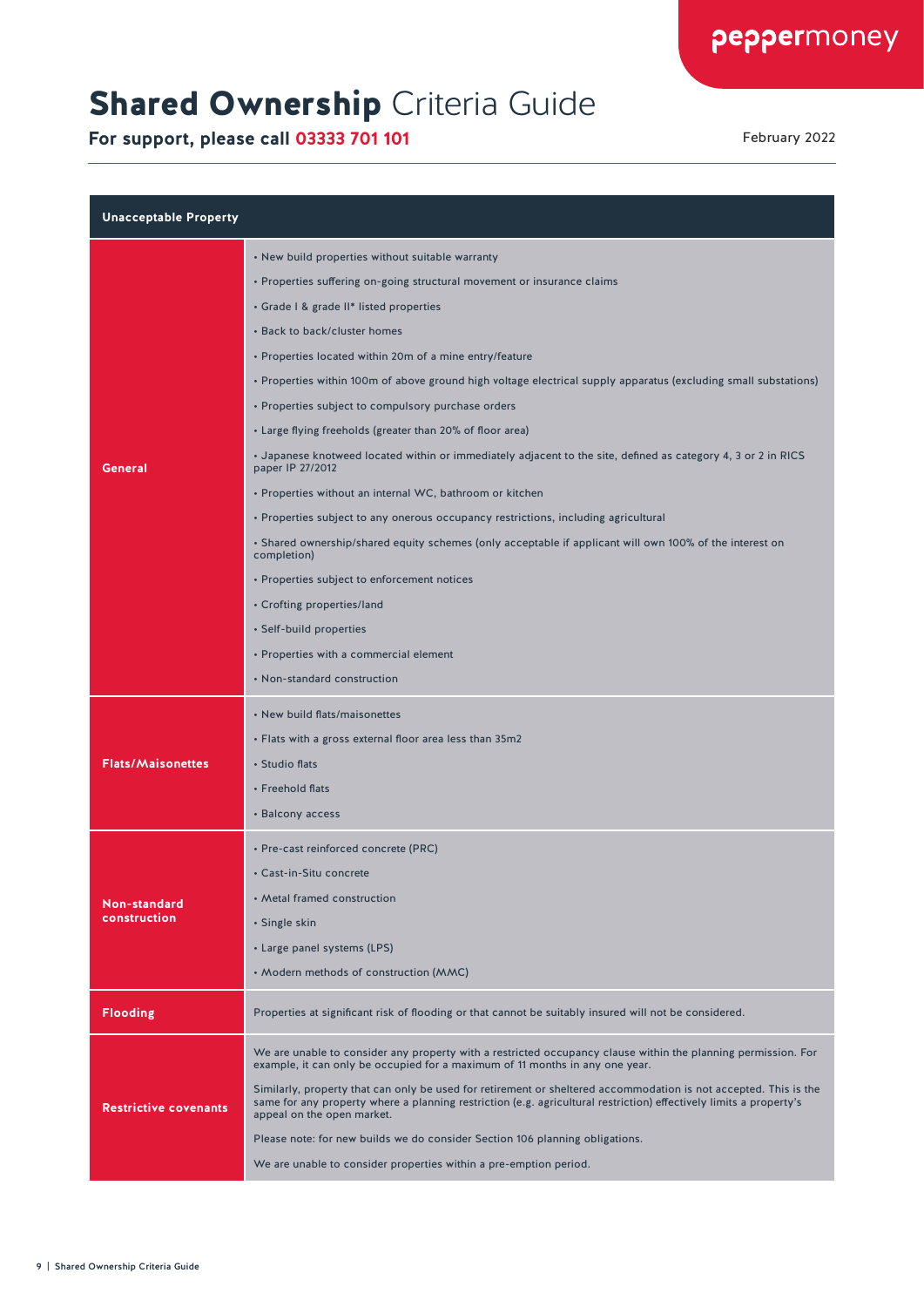### **Shared Ownership Criteria Guide**

**For support, please call 03333 701 101** February 2022

#### Documentation

| <b>Application Requirements</b>                     |                                                                                                                                                                                                                                                                                                                                                                                                              |                                                                                                                                                                                                                                                        |  |
|-----------------------------------------------------|--------------------------------------------------------------------------------------------------------------------------------------------------------------------------------------------------------------------------------------------------------------------------------------------------------------------------------------------------------------------------------------------------------------|--------------------------------------------------------------------------------------------------------------------------------------------------------------------------------------------------------------------------------------------------------|--|
| <b>Full mortgage application</b>                    | Original fully signed and dated declaration.<br>Signed and dated direct debit mandate.                                                                                                                                                                                                                                                                                                                       |                                                                                                                                                                                                                                                        |  |
| Proof of deposit (purchase)                         | Applicants' bank statements.<br>Interest waiver letter from donor where gifted deposit.                                                                                                                                                                                                                                                                                                                      |                                                                                                                                                                                                                                                        |  |
| Use of funds (remortgage with a<br>further advance) | Breakdown of use of funds, after any debts have been discharged.<br>Account details and balance of any debts to be repaid.                                                                                                                                                                                                                                                                                   |                                                                                                                                                                                                                                                        |  |
|                                                     | 1. Any 2 documents from Table 1 or<br>2. 1 document from each table                                                                                                                                                                                                                                                                                                                                          |                                                                                                                                                                                                                                                        |  |
|                                                     | Table 1                                                                                                                                                                                                                                                                                                                                                                                                      | Table 2                                                                                                                                                                                                                                                |  |
| <b>Proof of address &amp; identification</b>        | • Valid passport<br>• Valid photo card driving licence<br>(full or provisional)<br>• National identity card<br>• Firearms certificate or shotgun licence<br>• Identity card issued by the Electoral<br>Office for Northern Ireland                                                                                                                                                                           | • Valid (old style) full UK driving licence<br>· Recent evidence of benefit entitlement<br>• Instrument of a court appointment<br>• Current council tax demand letter or<br>statement<br>• Non internet generated bank statements<br>and utility bills |  |
| <b>Proof of Visa</b>                                | Visa Types Acceptable:<br>• EU Settlement Scheme (EUSS) - Pre-Settled Status<br>• EU Settlement Scheme (EUSS) - Settled Status<br>· Indefinite leave to remain<br>• Leave to Remain<br>• Family Visa<br>• Skilled worker visa<br>• UK Ancestry Visa<br>• Health and Care Worker visa<br>• British National (Overseas) visa<br>• Intra company transfer visa<br>Visa's must have a minimum 12 months validity |                                                                                                                                                                                                                                                        |  |
| Proof of income - employed                          | Paid monthly - Latest 3 consecutive months<br>Paid weekly - Latest 6 consecutive weeks                                                                                                                                                                                                                                                                                                                       |                                                                                                                                                                                                                                                        |  |
| Proof of income - self-employed                     | Sole Trader - Minimum 1 year's accounts or SA302s with 3 months' business bank statements<br><b>Company Director</b> - Minimum 1 year's accounts with 3 months' business bank statements                                                                                                                                                                                                                     |                                                                                                                                                                                                                                                        |  |
| <b>Expenditure</b>                                  | . 3 months bank statements required for First Time Buyer, Pepper 12 or Pepper 6 Residential<br>applications<br>. 2 months bank statements required for all other Residential application types                                                                                                                                                                                                               |                                                                                                                                                                                                                                                        |  |